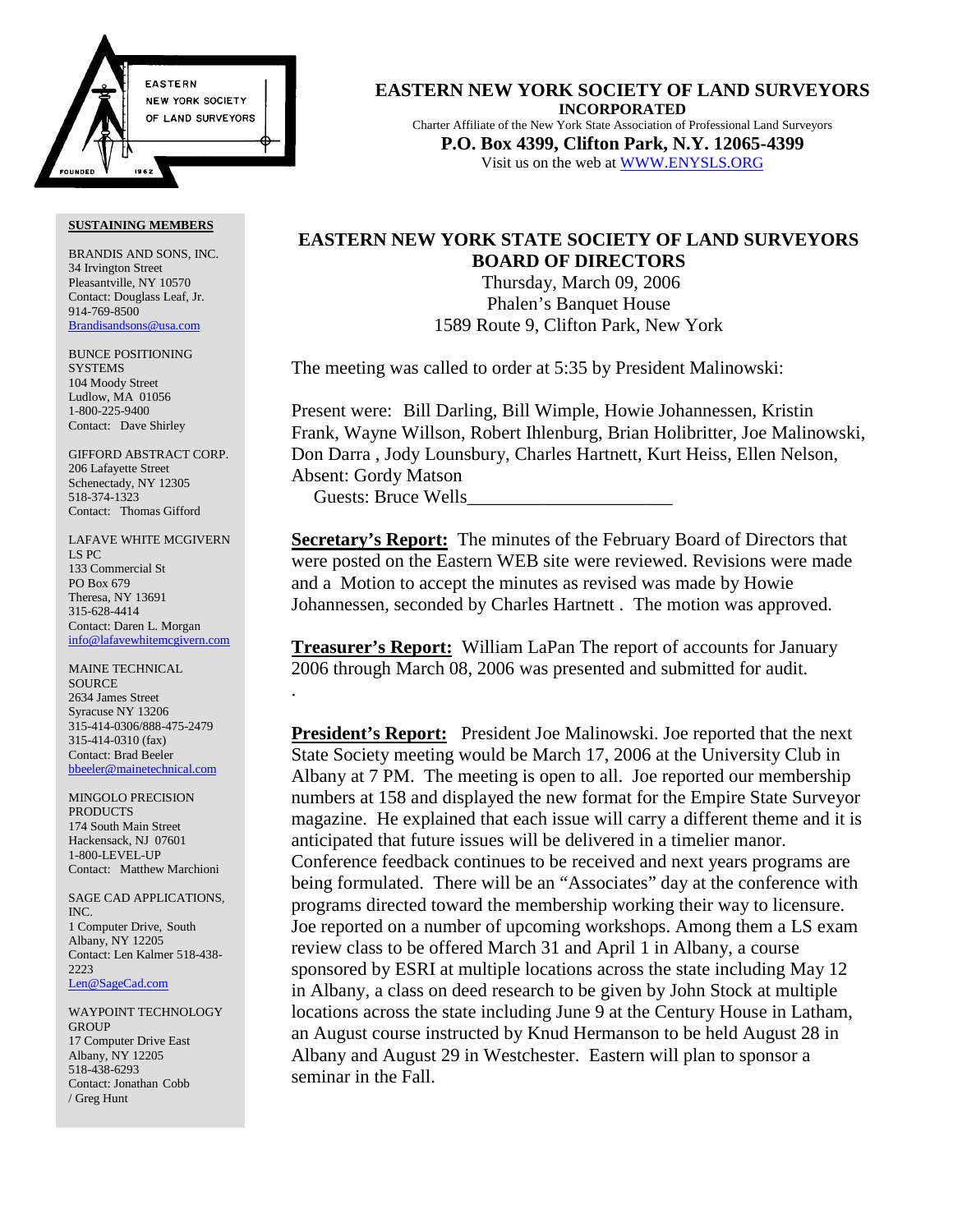BRANDIS AND SONS, INC. 34 Irvington Street Pleasantville, NY 10570 Contact: Douglass Leaf, Jr. 914-769-8500 Brandisandsons@usa.com

BUNCE POSITIONING **SYSTEMS** 104 Moody Street Ludlow, MA 01056 1-800-225-9400 Contact: Dave Shirley

GIFFORD ABSTRACT CORP. 206 Lafayette Street Schenectady, NY 12305 518-374-1323 Contact: Thomas Gifford

LAFAVE WHITE MCGIVERN LS PC 133 Commercial St PO Box 679 Theresa, NY 13691 315-628-4414 Contact: Daren L. Morgan info@lafavewhitemcgivern.com

MAINE TECHNICAL **SOURCE** 2634 James Street Syracuse NY 13206 315-414-0306/888-475-2479 315-414-0310 (fax) Contact: Brad Beeler bbeeler@mainetechnical.com

MINGOLO PRECISION PRODUCTS 174 South Main Street Hackensack, NJ 07601 1-800-LEVEL-UP Contact: Matthew Marchioni

SAGE CAD APPLICATIONS, INC. 1 Computer Drive, South Albany, NY 12205 Contact: Len Kalmer 518-438- 2223 Len@SageCad.com

WAYPOINT TECHNOLOGY **GROUP** 17 Computer Drive East Albany, NY 12205 518-438-6293 Contact: Jonathan Cobb / Greg Hunt

**Executive Vice President's Report:** Bill Darling reported he is open to suggestion for better ways to sign up for meeting meals. Most of the meeting places require a head count a week in advance and currently most attendees do not respond until the day before the meeting. Bob Ihlenburg offered to send the e-mail notice twice, two weeks before and one week before each dinner meeting.

**Vice-President's Report:** Bill Wimple passed around a newspaper article about an adverse possession case from a local newspaper. He also had a proclamation for NATIONAL SURVEYORS WEEK (March 19-25, 2006) from Jerry Goodson, RPLS the NSPS President. Bill also reports that two past Eastern scholarship winners will be attend our dinner meeting tonight. They both have been hired by local firms.

## **COMMITTEE REPORTS:**

STANDING COMMITTEES -----Constitution & By-laws: Chuck Lent, Chair No Report.

Continuing Education: Chuck Lent, Chair / Jody Lounsbury No Report.

# Ethics & Business Practice: Richard Bennett, Chair, Don Darra, Howie Johannessen, Jim Vianna

An e-mail received by Don Darra was discussed. A down State person was searching for Licensed Surveyors to sign his work (for a fee). The issue was refered to the NYSAPLS Board.

Finance: Bill Darling, Chair No Report.

Legislative Committee: Ellen Nelson, Chair Howie Johannessen – Various bills are up for discussion by the State Legislature. They include the "N" exemption, the definition of Land Surveying and the mapping of snowmobile trails. Lobby Day is March 28, 2006.

Membership: Gordon Matson, Chair – An application for inclusion on the

# **EASTERN NEW YORK SOCIETY OF LAND SURVEYORS, INC.**

| President: Joseph G. Malinowski                                                              | Joseph Malinowski      | 2007                                     | <b>Bill Darling</b>     | 2008 | <b>Don Darrah</b>     | 2009 |  |  |  |
|----------------------------------------------------------------------------------------------|------------------------|------------------------------------------|-------------------------|------|-----------------------|------|--|--|--|
| <b>Executive Vice-President: Bill Darling</b>                                                | Ellen Nelson           | 2007                                     | <b>Charlie Hartnett</b> | 2008 | C. Howard Johannessen | 2009 |  |  |  |
| Vice-President: William Whimple                                                              | <b>William Whimple</b> | 2007                                     | <b>Robert Ihlenburg</b> | 2008 | <b>Gordon Matson</b>  | 2009 |  |  |  |
| Secretary: Robert J. Ihlenburg                                                               | <b>Kurt Heiss</b>      | 2007                                     | <b>Wavne Willson</b>    | 2008 | Kristin Frank         | 2009 |  |  |  |
| Treasurer: William S. LaPan                                                                  |                        | <b>Past President - Brian Holbritter</b> |                         |      |                       |      |  |  |  |
| Director N.Y. State Assoc. of Professional Land Surveyors - Joseph Malinowski (518) 371-0799 |                        |                                          |                         |      |                       |      |  |  |  |

**Director N.Y. State Assoc. of Professional Land Surveyors - Bill Darling (518) 279-9726** President's Address - 1279 Van Antwerp Road, Schenectady, NY 12309 jmalinowski@mjels.com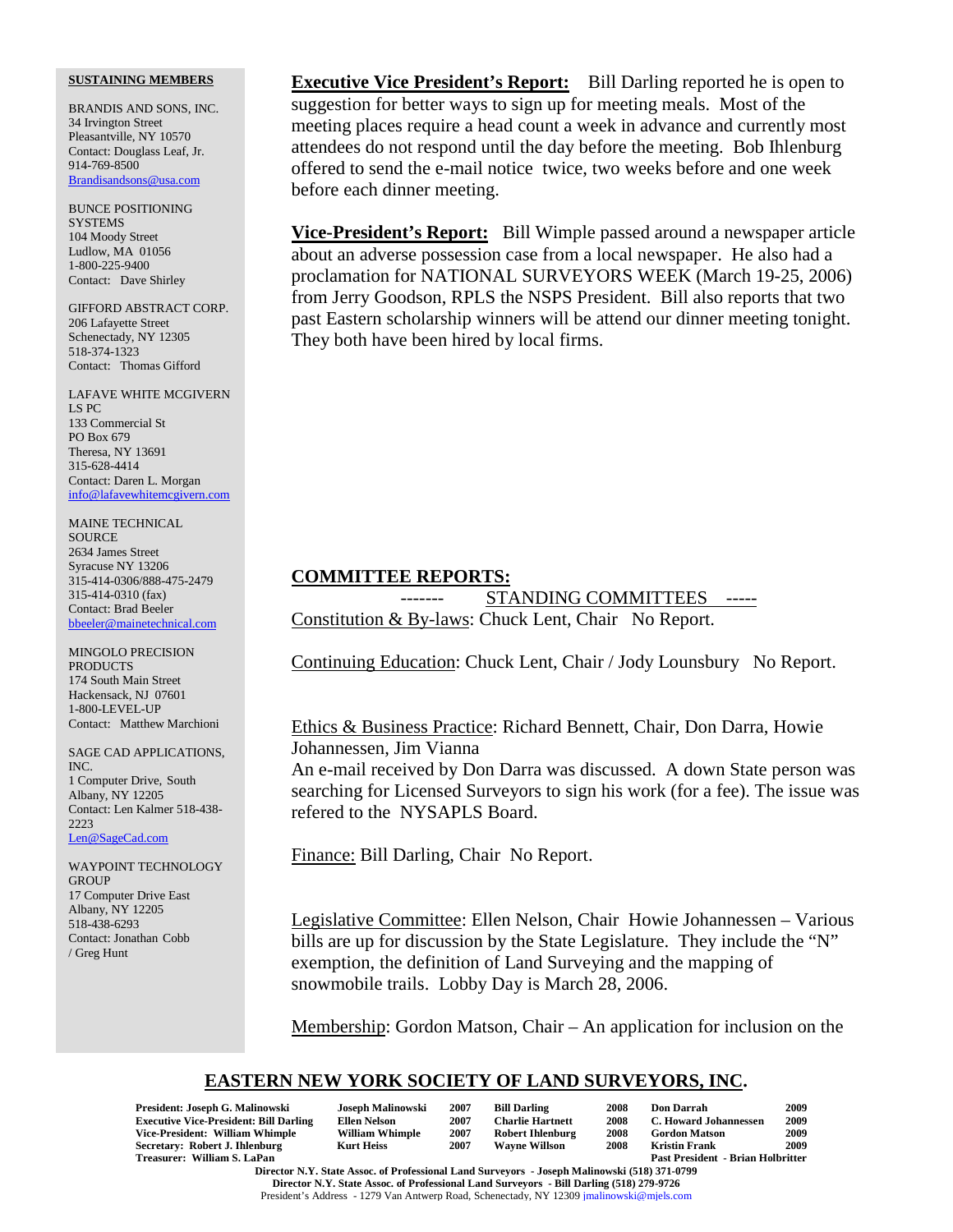BRANDIS AND SONS, INC. 34 Irvington Street Pleasantville, NY 10570 Contact: Douglass Leaf, Jr. 914-769-8500 Brandisandsons@usa.com

BUNCE POSITIONING **SYSTEMS** 104 Moody Street Ludlow, MA 01056 1-800-225-9400 Contact: Dave Shirley

GIFFORD ABSTRACT CORP. 206 Lafayette Street Schenectady, NY 12305 518-374-1323 Contact: Thomas Gifford

LAFAVE WHITE MCGIVERN LS PC 133 Commercial St PO Box 679 Theresa, NY 13691 315-628-4414 Contact: Daren L. Morgan info@lafavewhitemcgivern.com

MAINE TECHNICAL **SOURCE** 2634 James Street Syracuse NY 13206 315-414-0306/888-475-2479 315-414-0310 (fax) Contact: Brad Beeler bbeeler@mainetechnical.com

MINGOLO PRECISION **PRODUCTS** 174 South Main Street Hackensack, NJ 07601 1-800-LEVEL-UP Contact: Matthew Marchioni

SAGE CAD APPLICATIONS, INC. 1 Computer Drive, South Albany, NY 12205 Contact: Len Kalmer 518-438- 2223 Len@SageCad.com

WAYPOINT TECHNOLOGY **GROUP** 17 Computer Drive East Albany, NY 12205 518-438-6293 Contact: Jonathan Cobb / Greg Hunt

proprietors list was received from Ingalls & Associates LLP (Gerald Gray, PLS is the qualifying member). A new member application was received from Michael Gaines.

It was noted that several businesses have been left off the Proprietors List. We were reminded that a new application should be received for inclusion and an effort was made, as the list was revised last year, to contact everyone on the list. A renewed effort will be made to make sure the list is complete and comprehensive.

Program: Bill Whimple, Chair, Charlie Hartnett, Kevin Programs are being reviewed for the year's meetings. Charles Hartnett had several ides for future programs that will be explored. It was decided that the program topic should be included in the meeting notice.

## Public Relations: Jim Vianna, Chair, Wayne Willson

A report on the Home Show was received with note that attendance was less that expected. Lou Ismay won the Albany Map that was raffled off. Thank you to all who volunteered to take time at the booth. It was noted that we should take time to make the booth a bit more "flashy" with maps, instrument and perhaps a Power Point presentation.

Scholastic Development, Scholarship: Brian Holibritter, Chair, Kurt Heiss, Ellen Nelson ---

Problems continue to plague Paul Smiths in transporting students to our region for shadow day. We will try to see if May (between the end of the Spring session and the beginning of the Summer session) would not be a preferred time for them.

Technical information: This committee needs a chair and general members.

## TEMPORARY COMMITTEES

Website: Kurt Heiss, Chair, Ellen Nelson – Kurt continues to scan in our old records. He reported  $+/- 400$  documents done and  $+/-800$  to go.

Nominating: NO REPORT

### **OLD Business:**

The installation of the Colvin Plaque is moving along.

## **EASTERN NEW YORK SOCIETY OF LAND SURVEYORS, INC.**

| President: Joseph G. Malinowski               | <b>Joseph Malinowski</b> | 2007 | <b>Bill Darling</b>     | 2008 | Don Darrah                               | 2009 |
|-----------------------------------------------|--------------------------|------|-------------------------|------|------------------------------------------|------|
| <b>Executive Vice-President: Bill Darling</b> | Ellen Nelson             | 2007 | <b>Charlie Hartnett</b> | 2008 | C. Howard Johannessen                    | 2009 |
| Vice-President: William Whimple               | <b>William Whimple</b>   | 2007 | <b>Robert Ihlenburg</b> | 2008 | <b>Gordon Matson</b>                     | 2009 |
| Secretary: Robert J. Ihlenburg                | Kurt Heiss               | 2007 | <b>Wavne Willson</b>    | 2008 | <b>Kristin Frank</b>                     | 2009 |
| Treasurer: William S. LaPan                   |                          |      |                         |      | <b>Past President - Brian Holbritter</b> |      |

**Director N.Y. State Assoc. of Professional Land Surveyors - Joseph Malinowski (518) 371-0799 Director N.Y. State Assoc. of Professional Land Surveyors - Bill Darling (518) 279-9726** President's Address - 1279 Van Antwerp Road, Schenectady, NY 12309 jmalinowski@mjels.com